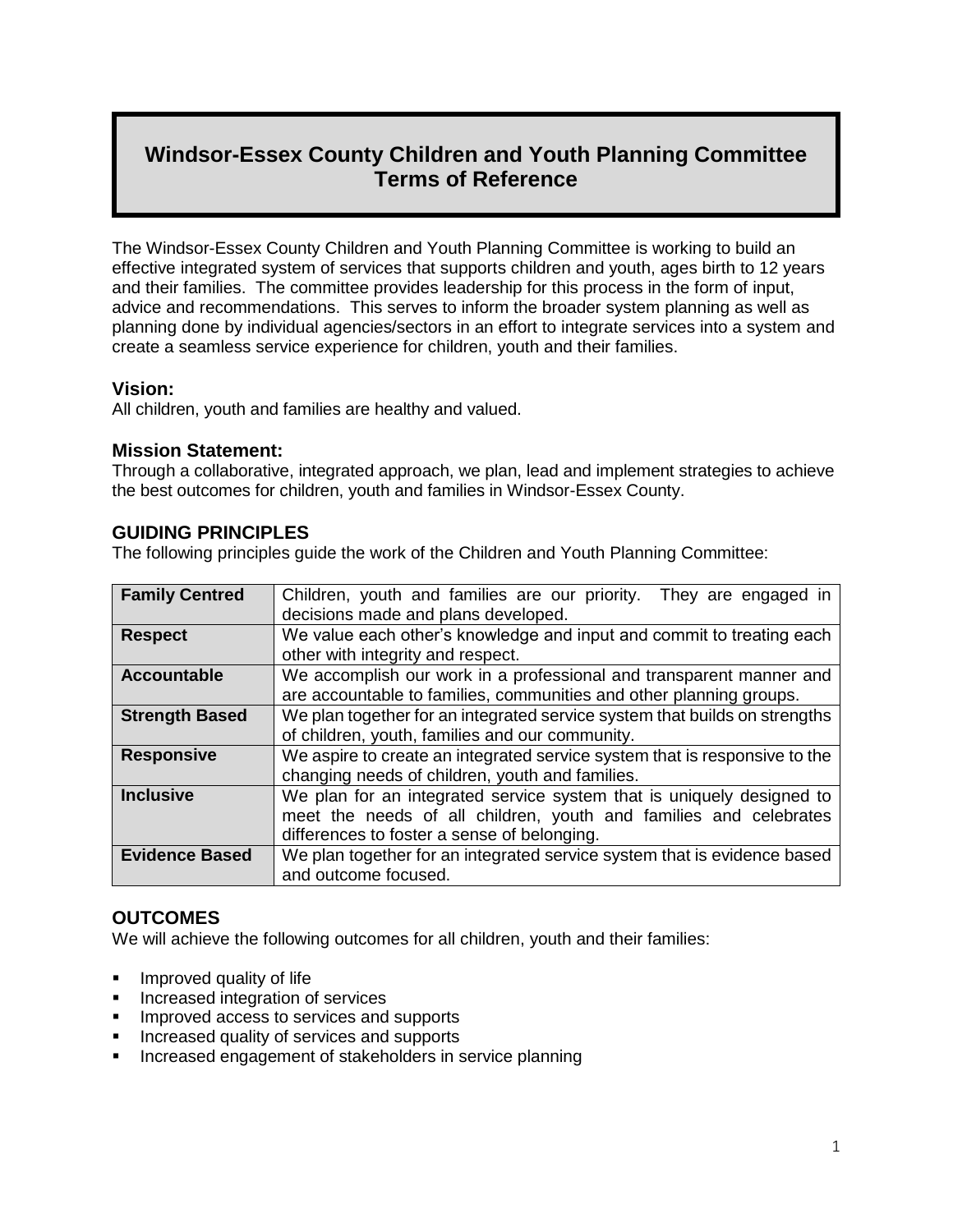## **STRUCTURE AND MEMBERSHIP**

The Windsor-Essex County Children and Youth Planning Committee is comprised of representatives from a diverse cross sector of agencies that reflect the unique composition of our community. Individuals representing agencies at the planning table reflect the mandate of their organization and those individuals representing sectors reflect the views of the sector. It is the expectation that additional members will join the table as gaps in representation of services for children and youth are identified. The planning table is comprised of (but not limited to) representatives from the following organizations/sectors:

- The City of Windsor, Manager of Children's Services (Chair)
- **Parent Representatives**
- **-** Data Analysis Coordinator
- EarlyON Child and Family Centres (City of Windsor and Agency Led)
- Local School Boards (Greater Essex County District School Board, Windsor-Essex Catholic District School Board, Conseil Scolaire de District du Centre-Sud-Ouest, Conseil Scolaire de District des Ecoles Catholiques du Sud-Ouest, John McGivney Children's Centre School Authority)
- **Windsor-Essex County Health Unit**
- **EXEC** Children First
- **John McGivney Children's Centre**
- **Preschool Speech and Language/Infant Hearing Program (Talk 2 Me)**
- **Blind Low Vision Program (CNIB)**
- Building Blocks for Better Babies
- Ready Set Go
- **St. Clair College Early Childhood Education Program Faculty**
- **United Way Centraide/Windsor-Essex County**
- **Windsor Public Library**
- **Essex County Public Library**
- **City of Windsor Recreation**
- Ska:na Family Learning Centre (Indigenous-led Child Care and EarlyON CFC)
- Caldwell First Nation
- Franco-sol (Francophone Child care and EarlyON CFC)
- **CAN AM Indian Friendship Centre of Windsor**
- **Windsor-Essex Children's Aid Society**
- **EXECT:** City School-Based Child Care Operators
- **EXECT:** City Non-School Based Child Care Operator
- **County School-Based Child Care Operators**
- **County Centre-Based Child Care Operator**
- **Licensed Home Child Care**
- Pathway to Potential
- **Family Respite Services**
- **Building Blocks for Better Babies**
- **Windsor Regional Children's Centre**
- The Summit Centre
- **Erie St. Clair LHIN**
- Multicultural Council of Windsor and Essex County
- Essex Community Care Access Centre
- **Workforce Windsor Essex**
- **Windsor Essex Local Immigration Partnership**
- Ministry of Education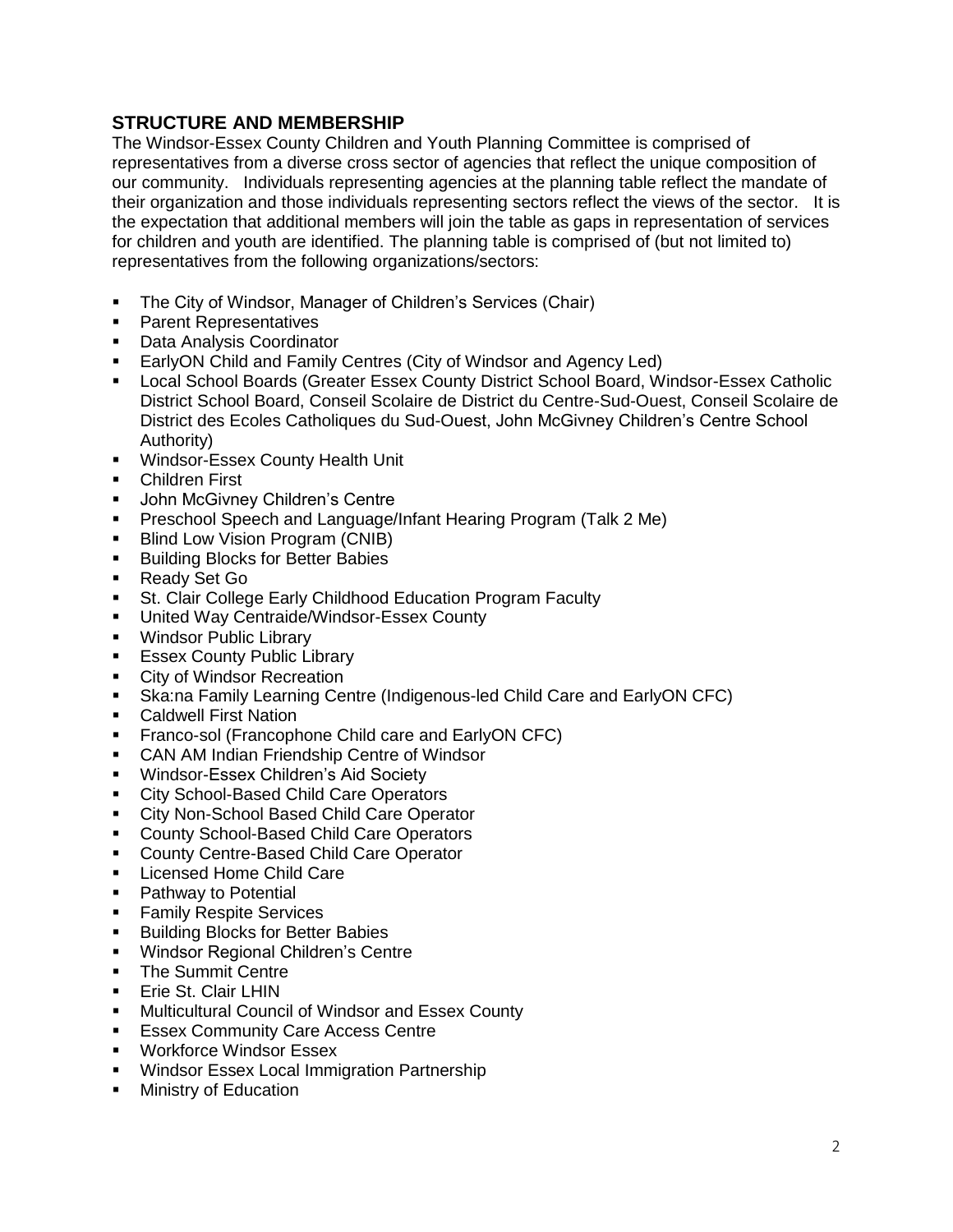In order to maintain equity in representation, one representative will be identified for each agency/sector, except in cases where an agency has multi-program delivery which requires program specific representation. When unable to attend meetings, the member may name a replacement representative. Sector representation such as child care and EarlyON Child and Family Centre satellites have a two year term and the call for membership goes out to the sector on a bi-annual basis to ensure an inclusive approach.

This committee is chaired by the City of Windsor, Manager of Children's Services.

The Children and Youth Planning Committee has five Networks which report to the main committee. The five Networks include (see organizational chart below):

| <b>Network</b>               | <b>Purpose</b>                                                                                                                                                                                                                                                                                                                                                                                                                                                                                      |
|------------------------------|-----------------------------------------------------------------------------------------------------------------------------------------------------------------------------------------------------------------------------------------------------------------------------------------------------------------------------------------------------------------------------------------------------------------------------------------------------------------------------------------------------|
| <b>Inclusion Network</b>     | The purpose of the Inclusion Network is to give input/advice to the<br>City of Windsor as Consolidated Municipal Service Manager<br>(CMSM) for child care in Windsor/Essex County. This advice will<br>serve to assist in service system management responsibilities for<br>the planning and implementation of services for children with<br>special needs ages $0 - 12$ years with a focus on children ages 0 to<br>5 years, including the transition to services with the Boards of<br>Education. |
| <b>EarlyON Child and</b>     | The purpose of the EarlyON Child & Family Centre Network is to                                                                                                                                                                                                                                                                                                                                                                                                                                      |
| <b>Family Centre Network</b> | give input/advice to the City of Windsor as the Consolidated                                                                                                                                                                                                                                                                                                                                                                                                                                        |
|                              | Municipal Service Manager (CMSM) with respect to identifying                                                                                                                                                                                                                                                                                                                                                                                                                                        |
|                              | gaps and overlaps of early years services for families with children<br>$0 - 6$ years and to integrate parenting programs into the early                                                                                                                                                                                                                                                                                                                                                            |
|                              | learning and care hubs.                                                                                                                                                                                                                                                                                                                                                                                                                                                                             |
| <b>Professional</b>          | The purpose of the Professional Development Network is to give                                                                                                                                                                                                                                                                                                                                                                                                                                      |
| <b>Development Network</b>   | input/advice to the City of Windsor as Consolidated Municipal                                                                                                                                                                                                                                                                                                                                                                                                                                       |
|                              | Service Manager (CMSM) for training opportunities to early                                                                                                                                                                                                                                                                                                                                                                                                                                          |
|                              | childhood educators/caregivers working with children ages 0 to 12                                                                                                                                                                                                                                                                                                                                                                                                                                   |
|                              | years of age in early learning programs in Windsor/Essex County.                                                                                                                                                                                                                                                                                                                                                                                                                                    |
|                              | Through the CMSM, this committee will also provide advice to the                                                                                                                                                                                                                                                                                                                                                                                                                                    |
|                              | Ministry of Education (MEDU) on issues relative to the needs of<br>early childhood educators/ caregivers providing services to                                                                                                                                                                                                                                                                                                                                                                      |
|                              | children and their families in our community.                                                                                                                                                                                                                                                                                                                                                                                                                                                       |
| <b>Urban Indigenous</b>      | The purpose of the Urban Indigenous Early Child Development                                                                                                                                                                                                                                                                                                                                                                                                                                         |
| <b>Early Child</b>           | Network will be to give input/advice to the City of Windsor as                                                                                                                                                                                                                                                                                                                                                                                                                                      |
| <b>Development Network</b>   | Consolidated Municipal Service Manager (CMSM) for planning                                                                                                                                                                                                                                                                                                                                                                                                                                          |
|                              | purposes as it relates to child care, EarlyON Child and Family                                                                                                                                                                                                                                                                                                                                                                                                                                      |
|                              | Centres and system integration for children and youth in                                                                                                                                                                                                                                                                                                                                                                                                                                            |
|                              | Windsor/Essex County. Through the CMSM, this network will also                                                                                                                                                                                                                                                                                                                                                                                                                                      |
|                              | provide advice to the Ministry of Education (MEDU) on issues                                                                                                                                                                                                                                                                                                                                                                                                                                        |
|                              | relative to the needs of children and their families in our<br>community.                                                                                                                                                                                                                                                                                                                                                                                                                           |
| <b>Child Care Network</b>    | The purpose of the Child Care Network is to provide input/advice                                                                                                                                                                                                                                                                                                                                                                                                                                    |
|                              | to the City of Windsor as Consolidated Municipal Service Manager                                                                                                                                                                                                                                                                                                                                                                                                                                    |
|                              | (CMSM) for child care and as applicable to the Windsor-Essex                                                                                                                                                                                                                                                                                                                                                                                                                                        |
|                              | County Children and Youth Planning Committee. This advice will                                                                                                                                                                                                                                                                                                                                                                                                                                      |